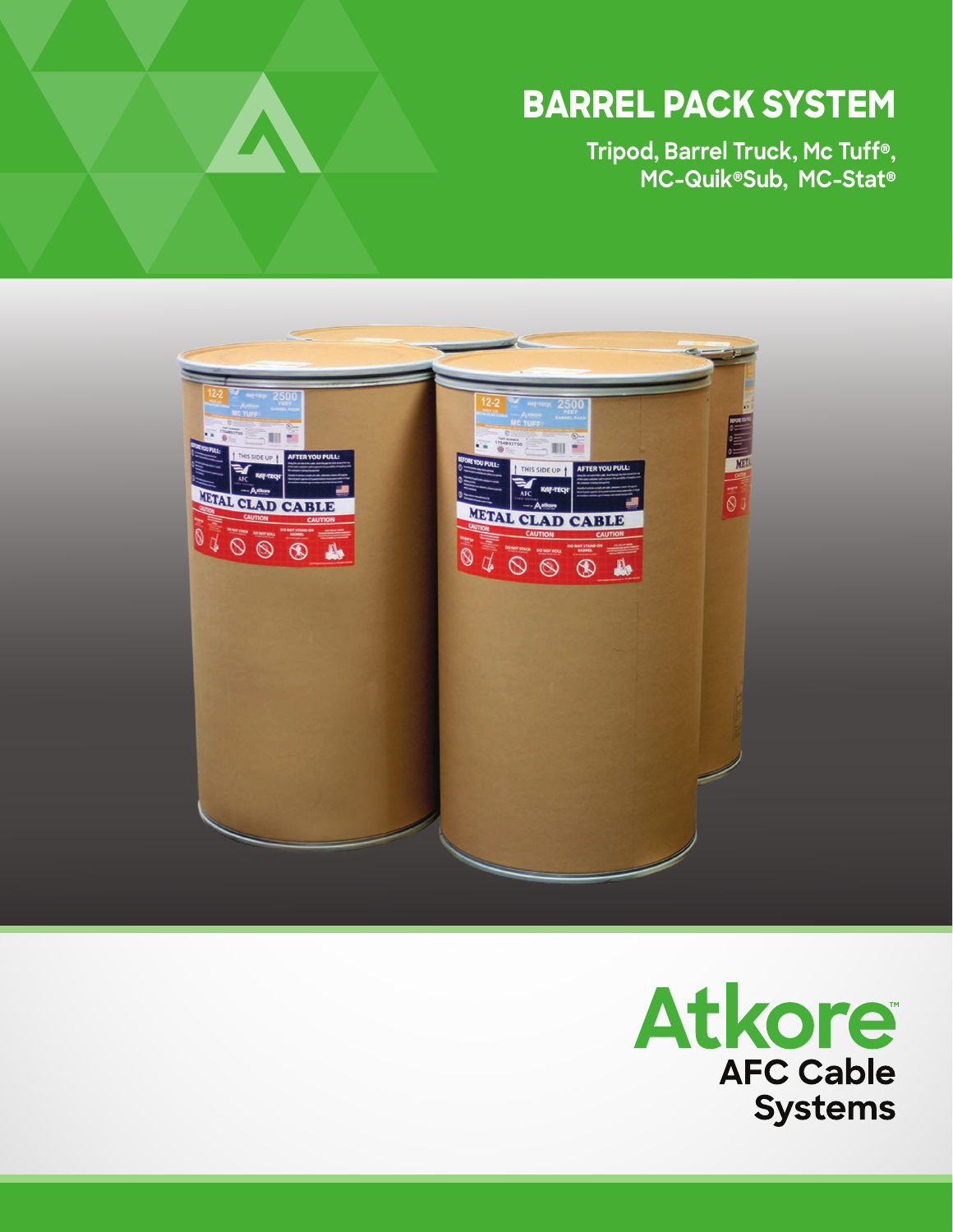

## **TRIPOD**

#### **Description:**

Three legged, collapsible with black knob handscrews

Made out of high quality aluminum alloy

#### **Tripod Dimensions:**

Height: 27.5" Width: 5" (collapsed) Weight: 7lbs

**Part number:** 9990

## **BARREL TRUCK**



**Description:** Barrel truck with footrest

**Dimensions:**

Wheel Type: 10" X 2 1/2" Cast Aluminum Mold On Rubber

Axle: 7/8" Height: 60" Width: 24 1/2" Product Class: I75 Frame Cap: 1200 LBS.

**Part number:** 9980



atkore.com/afc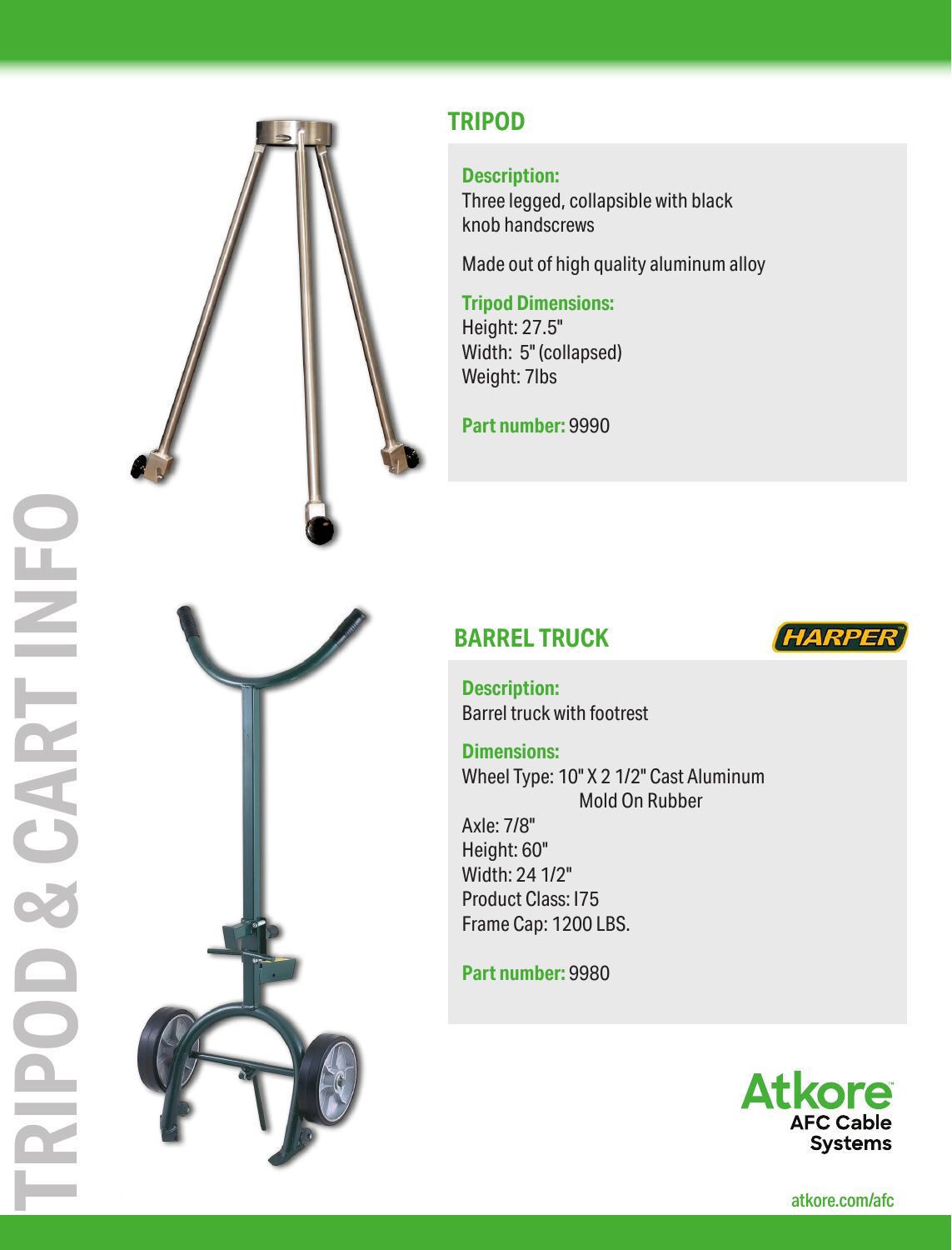

## **METAL CLAD BARREL PACK**

- Economical design reduces the effort required to install cables
- Easily transported around the job site
- Reduce scrap and handling
- Easy pull
- 75 gallon fiber barrel rated for 400 lbs
- Lever locking steel band lid
- Barrel dimensions: 43"H x 24"Dia.

## **BARREL PAY-OFF TRIPOD**

- Mounts easily to the Barrel Pack
- Designed to guide cables from the Barrel Pack
- Collapsible
- Omni-directional (no need to rotate direction of pull)

## **HARPER BARREL TRUCK WITH FOOTREST**

- Easily move barrel from location to location
- Sliding chime hook is adjustable and replaceable for steel or fiber barrels
- Footrest to position truck under barrels
- For barrels up to 48 inches high

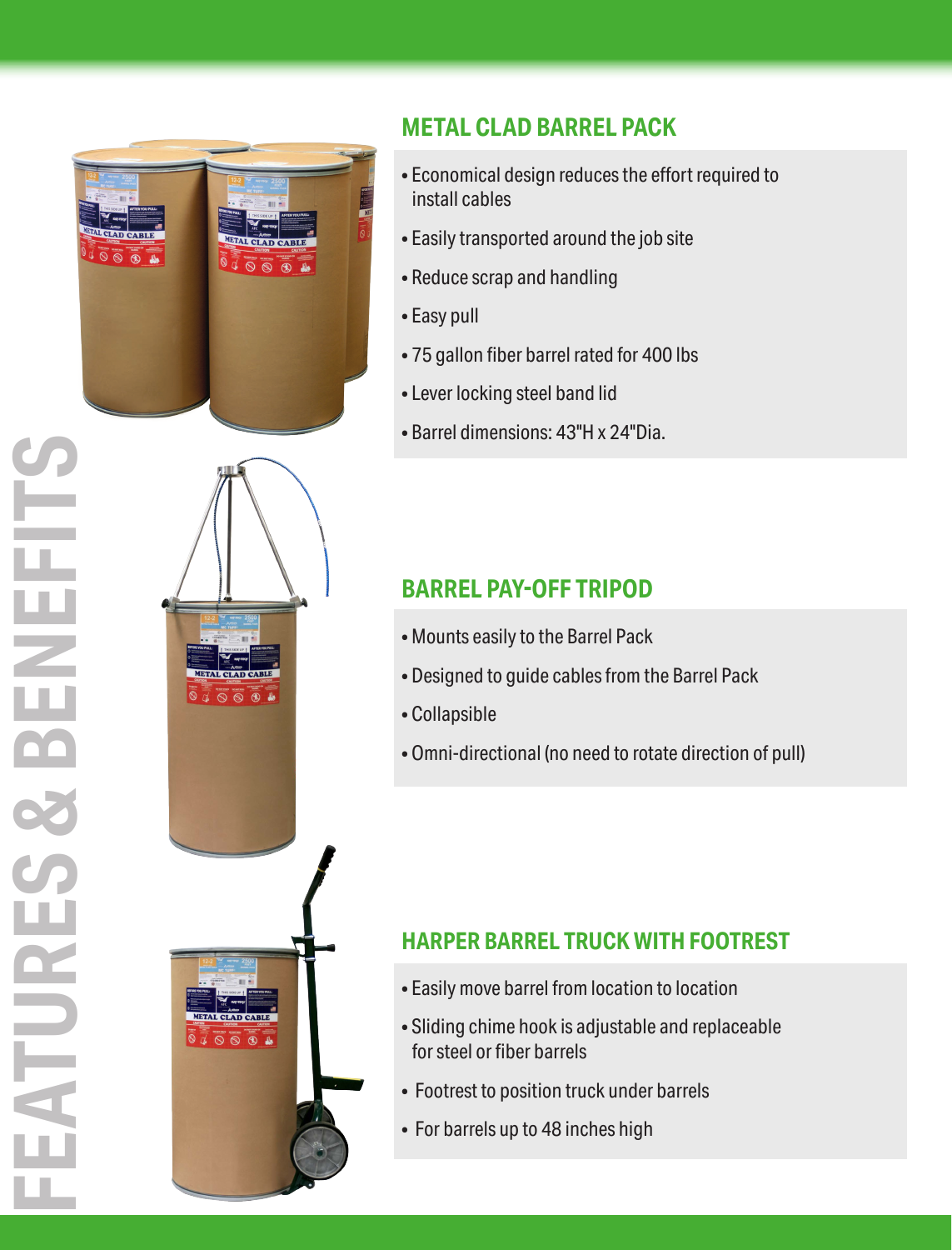## **MC TUFF & MC LITE**

#### **MC TUFF SOLID CONDUCTOR**

| Part<br><b>Number</b> | <b>Trade</b><br><b>Size</b> | <b>Conductor</b><br><b>Colors</b> | Stock/<br><b>Special Make</b> | <b>Grounding</b><br><b>Conductor</b><br><b>AWG</b> | Length | Min. Order<br><b>Quantity</b> | <b>Pallet</b><br><b>Quantity</b> | <b>Armor</b><br><b>Minimum</b><br>0.d.<br>(in) | <b>Approximate Total</b><br><b>Barrel Weight</b><br>(Ib) |
|-----------------------|-----------------------------|-----------------------------------|-------------------------------|----------------------------------------------------|--------|-------------------------------|----------------------------------|------------------------------------------------|----------------------------------------------------------|
| 1704B93T00            | $12 - 2$                    | Black, White                      | <b>Stock</b>                  | 12 Solid Green                                     | 2500   | 2500                          | 10000                            | 0.495                                          | 388                                                      |
| 1704B93T01            | $12 - 2$                    | Brown, Gray                       | <b>Stock</b>                  | 12 Solid Green                                     | 2500   | 2500                          | 10000                            | 0.495                                          | 388                                                      |
| 1704B93T02            | $12 - 2$                    | Orange, Gray                      | <b>Special Make</b>           | 12 Solid Green                                     | 2500   | 10000                         | 10000                            | 0.495                                          | 388                                                      |
| 1704B93T03            | $12 - 2$                    | Yellow, Gray                      | <b>Special Make</b>           | 12 Solid Green                                     | 2500   | 10000                         | 10000                            | 0.495                                          | 388                                                      |
| 1705B92T00            | $12 - 3$                    | Black, Red, White                 | <b>Stock</b>                  | 12 Solid Green                                     | 2000   | 2000                          | 8000                             | 0.530                                          | 392                                                      |
| 1705B92T01            | $12 - 3$                    | Brown, Orange, Gray               | <b>Stock</b>                  | 12 Solid Green                                     | 2000   | 2000                          | 8000                             | 0.530                                          | 392                                                      |
| 1705B92T02            | $12 - 3$                    | Orange, Yellow, Gray              | <b>Special Make</b>           | 12 Solid Green                                     | 2000   | 8000                          | 8000                             | 0.530                                          | 392                                                      |
| 1705B92T03            | $12 - 3$                    | Brown, Yellow, Gray               | <b>Special Make</b>           | 12 Solid Green                                     | 2000   | 8000                          | 8000                             | 0.530                                          | 392                                                      |
| 1706B91T00            | $12 - 4$                    | Black, Red, Blue, White           | <b>Special Make</b>           | 12 Solid Green                                     | 1500   | 6000                          | 6000                             | 0.565                                          | 355                                                      |
| 1706B91T01            | $12 - 4$                    | Brown, Orange, Yellow, Gray       | <b>Special Make</b>           | 12 Solid Green                                     | 1500   | 6000                          | 6000                             | 0.565                                          | 355                                                      |
| 1707B91T00            | $10-2$                      | Black, White                      | <b>Special Make</b>           | 10 Solid Green                                     | 1500   | 6000                          | 6000                             | 0.560                                          | 353                                                      |
| 1707B91T01            | $10-2$                      | Brown, Gray                       | <b>Special Make</b>           | 10 Solid Green                                     | 1500   | 6000                          | 6000                             | 0.560                                          | 353                                                      |
| 1708B90T00            | $10-3$                      | Black, Red, White                 | <b>Special Make</b>           | 10 Solid Green                                     | 1000   | 4000                          | 4000                             | 0.600                                          | 288                                                      |
| 1708B90T01            | $10-3$                      | Brown, Orange, Gray               | <b>Special Make</b>           | 10 Solid Green                                     | 1000   | 4000                          | 4000                             | 0.600                                          | 288                                                      |
| 1709B90T00            | $10 - 4$                    | Black, Red, Blue, White           | <b>Special Make</b>           | 10 Solid Green                                     | 1000   | 4000                          | 4000                             | 0.645                                          | 333                                                      |
| 1709B90T01            | $10 - 4$                    | Brown, Orange, Yellow, Gray       | <b>Special Make</b>           | 10 Solid Green                                     | 1000   | 4000                          | 4000                             | 0.645                                          | 333                                                      |

#### **MC LITE PLAIN ARMOR SOLID CONDUCTOR**

| <b>Part</b><br><b>Number</b> | <b>Trade</b><br><b>Size</b> | <b>Conductor</b><br><b>Colors</b> | <b>Stock/</b><br><b>Special Make</b> | <b>Grounding</b><br><b>Conductor</b><br>Awg | <b>Length</b> | Min. Order<br>Quantity | <b>Pallet</b><br><b>Quantity</b> | <b>Armor</b><br><b>Minimum</b><br>0.d.<br>(in) | <b>Approximate Total</b><br><b>Barrel Weight</b><br>$(\mathsf{lb})$ |
|------------------------------|-----------------------------|-----------------------------------|--------------------------------------|---------------------------------------------|---------------|------------------------|----------------------------------|------------------------------------------------|---------------------------------------------------------------------|
| 2104-93-00                   | $12 - 2$                    | Black, White                      | <b>Stock</b>                         | 12 Solid Green                              | 2500          | 2500                   | 10000                            | 0.495                                          | 295                                                                 |
| 2104-93-01                   | $12 - 2$                    | Brown, Gray                       | <b>Stock</b>                         | 12 Solid Green                              | 2500          | 2500                   | 10000                            | 0.495                                          | 295                                                                 |
| 2104-93-02                   | $12 - 2$                    | Orange, Gray                      | Special Make                         | 12 Solid Green                              | 2500          | 10000                  | 10000                            | 0.495                                          | 295                                                                 |
| 2104-93-03                   | $12 - 2$                    | Yellow, Gray                      | <b>Special Make</b>                  | 12 Solid Green                              | 2500          | 10000                  | 10000                            | 0.495                                          | 295                                                                 |
| 2105-92-00                   | $12 - 3$                    | Black, Red, White                 | <b>Stock</b>                         | 12 Solid Green                              | 2000          | 2000                   | 8000                             | 0.530                                          | 290                                                                 |
| 2105-92-01                   | $12 - 3$                    | Brown, Orange, Gray               | <b>Stock</b>                         | 12 Solid Green                              | 2000          | 2000                   | 8000                             | 0.530                                          | 290                                                                 |
| 2105-92-02                   | $12 - 3$                    | Orange, Yellow, Gray              | <b>Special Make</b>                  | 12 Solid Green                              | 2000          | 8000                   | 8000                             | 0.530                                          | 290                                                                 |
| 2105-92-03                   | $12 - 3$                    | Brown, Yellow, Gray               | <b>Special Make</b>                  | 12 Solid Green                              | 2000          | 8000                   | 8000                             | 0.530                                          | 290                                                                 |
| 2106-91-00                   | $12 - 4$                    | Black, Red, Blue, White           | Special Make                         | 12 Solid Green                              | 1500          | 6000                   | 6000                             | 0.565                                          | 275                                                                 |
| 2106-91-01                   | $12 - 4$                    | Brown, Orange, Yellow, Gray       | <b>Special Make</b>                  | 12 Solid Green                              | 1500          | 6000                   | 6000                             | 0.565                                          | 275                                                                 |
| 2107-91-00                   | $10-2$                      | Black, White                      | Special Make                         | 10 Solid Green                              | 1500          | 6000                   | 6000                             | 0.560                                          | 260                                                                 |
| 2107-91-01                   | $10-2$                      | Brown, Gray                       | <b>Special Make</b>                  | 10 Solid Green                              | 1500          | 6000                   | 6000                             | 0.560                                          | 260                                                                 |
| 2108-90-00                   | $10-3$                      | Black, Red, White                 | <b>Special Make</b>                  | 10 Solid Green                              | 1000          | 4000                   | 4000                             | 0.600                                          | 235                                                                 |
| 2108-90-01                   | $10-3$                      | Brown, Orange, Gray               | <b>Special Make</b>                  | 10 Solid Green                              | 1000          | 4000                   | 4000                             | 0.600                                          | 235                                                                 |
| 2109-90-00                   | $10 - 4$                    | Black, Red, Blue, White           | Special Make                         | 10 Solid Green                              | 1000          | 4000                   | 4000                             | 0.645                                          | 280                                                                 |
| 2109-90-01                   | $10 - 4$                    | Brown, Orange, Yellow, Gray       | <b>Special Make</b>                  | 10 Solid Green                              | 1000          | 4000                   | 4000                             | 0.645                                          | 280                                                                 |

# **PRODUCT CHARTS**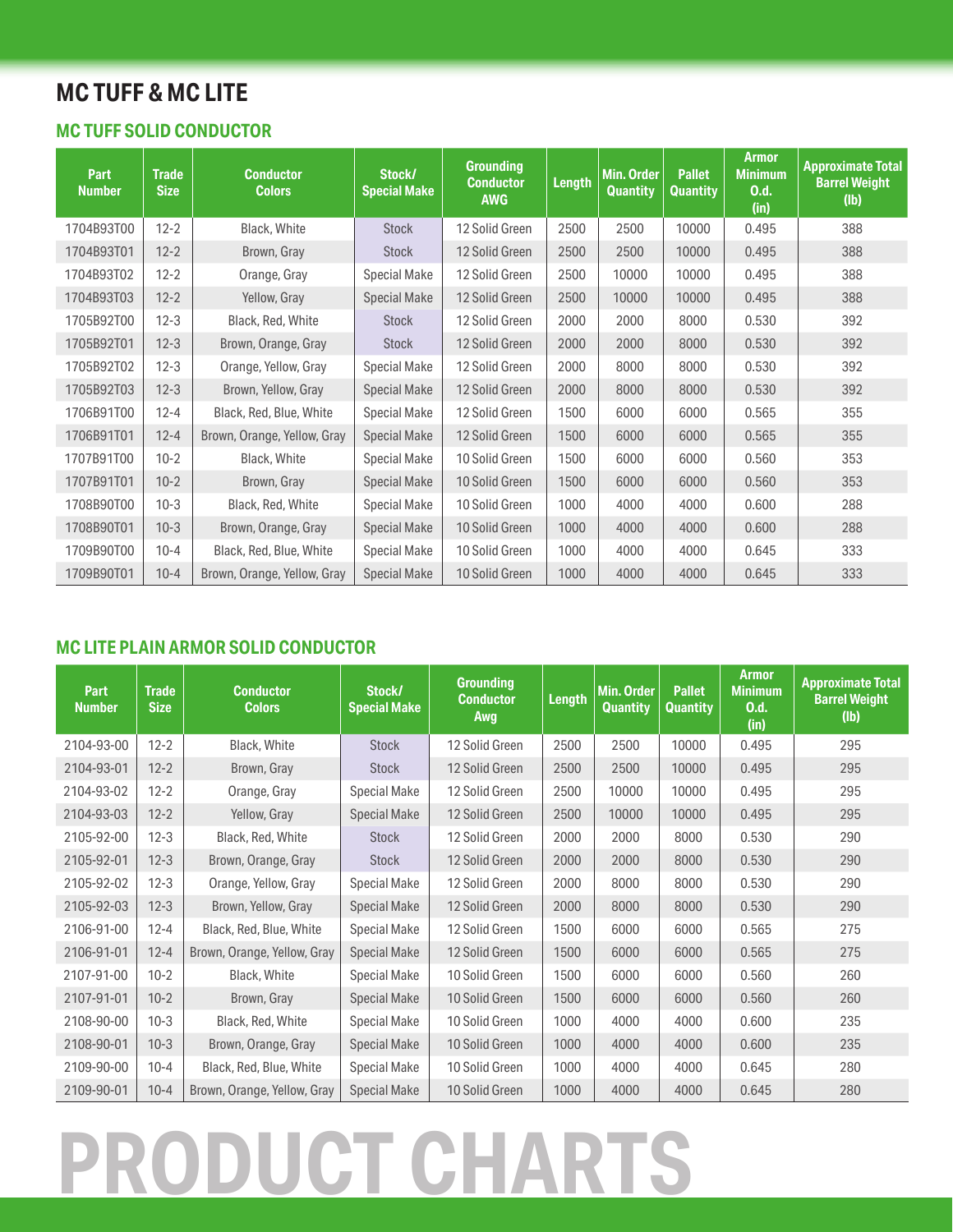## **MC LITE, MC-QUIK, & MC-STAT**

#### **MC LITE PLAIN ARMOR STRANDED CONDUCTOR**

| Part<br><b>Number</b> | <b>Trade</b><br><b>Size</b> | <b>Conductor</b><br><b>Colors</b> | Stock/<br><b>Special Make</b> | <b>Grounding</b><br><b>Conductor</b><br><b>AWG</b> | <b>Length</b> | Min. Order<br>Quantity | <b>Pallet</b><br><b>Quantity</b> | <b>Armor</b><br><b>Minimum</b><br>O.D.<br>(in) | <b>Approximate</b><br><b>Total Barrel</b><br><b>Weight</b><br>(Ib) |
|-----------------------|-----------------------------|-----------------------------------|-------------------------------|----------------------------------------------------|---------------|------------------------|----------------------------------|------------------------------------------------|--------------------------------------------------------------------|
| 2158-92-00            | $12 - 2$                    | Black, White                      | <b>Stock</b>                  | 12 Stranded Green                                  | 2000          | 2000                   | 8000                             | 0.495                                          | 240                                                                |
| 2158-92-01            | $12 - 2$                    | Brown, Gray                       | <b>Stock</b>                  | 12 Stranded Green                                  | 2000          | 2000                   | 8000                             | 0.495                                          | 240                                                                |
| 2159-91-00            | $12 - 3$                    | Black, Red, White                 | <b>Stock</b>                  | 12 Stranded Green                                  | 1500          | 1500                   | 6000                             | 0.530                                          | 290                                                                |
| 2159-91-01            | $12 - 3$                    | Brown, Orange, Gray               | <b>Stock</b>                  | 12 Stranded Green                                  | 1500          | 1500                   | 6000                             | 0.530                                          | 290                                                                |
| 2160-90-00            | $12 - 4$                    | Black, Red, Blue, White           | <b>Special Make</b>           | 12 Stranded Green                                  | 1000          | 4000                   | 4000                             | 0.565                                          | 190                                                                |
| 2161-90-00            | $10-2$                      | Black, White                      | <b>Special Make</b>           | 10 Stranded Green                                  | 1000          | 4000                   | 4000                             | 0.560                                          | 180                                                                |

#### **MC-QUIK PLAIN ARMOR SOLID CONDUCTOR**

| <b>Part</b><br><b>Number</b> | Trade  <br><b>Size</b> | <b>Conductor</b><br><b>Colors</b> | Stock/<br><b>Special Make</b> | <b>Bare Alum.</b><br><b>Bonding/Bond</b><br><b>Cond AWG</b> | Length | <b>Min. Order</b><br><b>Quantity</b> | <b>Pallet</b><br><b>Quantity</b> | Armor<br><b>Minimum</b><br>0.D.<br>(in) | Approximate<br><b>Total Barrel</b><br>Weight<br>(I <sub>b</sub> ) |
|------------------------------|------------------------|-----------------------------------|-------------------------------|-------------------------------------------------------------|--------|--------------------------------------|----------------------------------|-----------------------------------------|-------------------------------------------------------------------|
| 3104Z93-00                   | $12 - 2$               | Black, White                      | <b>Stock</b>                  | 10                                                          | 2500   | 2500                                 | 10000                            | 0.463                                   | 245                                                               |
| 3104Z93-01                   | $12 - 2$               | Brown, Gray                       | <b>Stock</b>                  | 10                                                          | 2500   | 2500                                 | 10000                            | 0.463                                   | 245                                                               |
| 3105Z92-00                   | $12 - 3$               | Black, Red, White                 | <b>Stock</b>                  | 10                                                          | 2000   | 2000                                 | 8000                             | 0.523                                   | 264                                                               |
| 3105Z92-01                   | $12 - 3$               | Brown, Orange, Gray               | <b>Stock</b>                  | 10                                                          | 2000   | 2000                                 | 8000                             | 0.523                                   | 264                                                               |

#### **MC-QUIK PLAIN ARMOR STRANDED CONDUCTOR**

| <b>Part</b><br><b>Number</b> | Size     | <b>Conductor</b><br><b>Colors</b> | Stock/<br><b>Special Make</b> | <b>Bare Alum.</b><br><b>Bonding/Bond</b><br><b>Cond AWG</b> | <b>Length</b> | Min. Order<br><b>Quantity</b> | <b>Pallet</b><br><b>Quantity</b> | <b>Armor</b><br><b>Minimum</b><br>0.D.<br>(in) | Approximate<br><b>Total Barrel</b><br><b>Weight</b><br>(I <sub>b</sub> ) |
|------------------------------|----------|-----------------------------------|-------------------------------|-------------------------------------------------------------|---------------|-------------------------------|----------------------------------|------------------------------------------------|--------------------------------------------------------------------------|
| 3158Z92-00                   | $12 - 2$ | Black, White                      | <b>Stock</b>                  | 10                                                          | 2000          | 2000                          | 8000                             | 0.482                                          | 208                                                                      |
| 3158Z92-01                   | $12 - 2$ | Brown, Gray                       | <b>Stock</b>                  | 10                                                          | 2000          | 2000                          | 8000                             | 0.482                                          | 208                                                                      |
| 3159Z91-00                   | $12 - 3$ | Black, Red, White                 | <b>Stock</b>                  | 10                                                          | 1500          | 1500                          | 6000                             | 0.523                                          | 146                                                                      |
| 3159Z91-01                   | $12 - 3$ | Brown, Orange, Gray               | <b>Stock</b>                  | 10                                                          | 1500          | 1500                          | 6000                             | 0.523                                          | 146                                                                      |

#### **MC-STAT LITE SOLID CONDUCTOR**

| <b>Part</b><br><b>Number</b> | <b>Size</b> | <b>Copper</b><br><b>Conductor</b><br>Type | <b>Conductor</b><br><b>Colors</b> | Stock/<br><b>Special</b><br><b>Make</b> | Stock/<br><b>Special Make</b> | <b>Bare Alum.</b><br>Bonding/Bond<br><b>Cond AWG</b> | Length | Min.<br><b>Order</b><br><b>Quantity</b> | <b>Pallet</b><br><b>Quantity</b> | <b>Armor</b><br><b>Minimum</b><br>0.D.<br>(in) | Approximate<br><b>Total Barrel</b><br>Weight<br>(Ib) |
|------------------------------|-------------|-------------------------------------------|-----------------------------------|-----------------------------------------|-------------------------------|------------------------------------------------------|--------|-----------------------------------------|----------------------------------|------------------------------------------------|------------------------------------------------------|
| 5804-92-00                   | $12 - 2$    | Solid                                     | Black, White                      | 12/green                                | Special Make                  | 10                                                   | 2000   | 8000                                    | 8000                             | 0.523                                          | 203                                                  |
| 5804-92-01                   | $12 - 2$    | Solid                                     | Brown, Gray                       | 12/green                                | Special Make                  | 10                                                   | 2000   | 8000                                    | 8000                             | 0.523                                          | 203                                                  |
| 5805-91-00                   | $12 - 3$    | Solid                                     | Black, Red, White                 | 12/green                                | Special Make                  | 10                                                   | 1500   | 6000                                    | 6000                             | 0.565                                          | 324                                                  |
| 5805-91-01                   | $12 - 3$    | Solid                                     | Brown, Orange, Gray               | 12/green                                | Special Make                  | 10                                                   | 1500   | 6000                                    | 6000                             | 0.565                                          | 324                                                  |